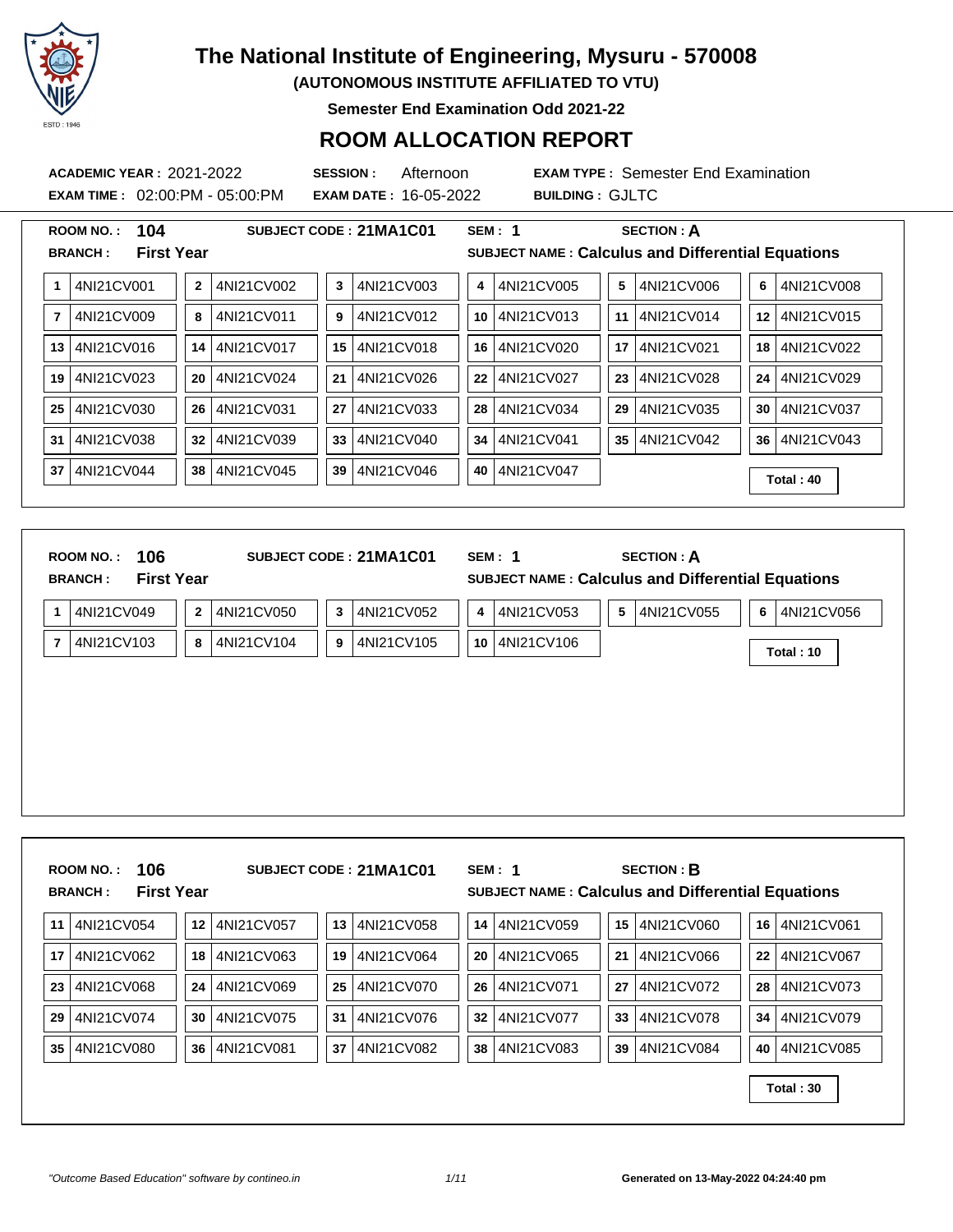

**(AUTONOMOUS INSTITUTE AFFILIATED TO VTU)**

**Semester End Examination Odd 2021-22**

### **ROOM ALLOCATION REPORT**

**EXAM TIME :** 02:00:PM - 05:00:PM **EXAM DATE :** 16-05-2022 **BUILDING :** GJLTC

**ACADEMIC YEAR :** 2021-2022 **SESSION :** Afternoon **EXAM TYPE :** Semester End Examination

| 107<br><b>ROOM NO.:</b>       | SUBJECT CODE: 21MA1C01                        | <b>SEM: 1</b><br><b>SECTION: B</b>                       |
|-------------------------------|-----------------------------------------------|----------------------------------------------------------|
| <b>BRANCH:</b>                | <b>First Year</b>                             | <b>SUBJECT NAME: Calculus and Differential Equations</b> |
| 4NI21CV086<br>1               | 4NI21CV087<br>4NI21CV088<br>3<br>$\mathbf{2}$ | 4NI21CV089<br>4NI21CV090<br>5<br>6<br>4NI21CV091<br>4    |
| 4NI21CV092<br>$\overline{7}$  | 4NI21CV093<br>4NI21CV094<br>9<br>8            | 4NI21CV095<br>4NI21CV096<br>12 4NI21CV097<br>10<br>11    |
| 4NI21CV098<br>13 <sup>1</sup> | 4NI21CV099<br>4NI21CV100<br>14<br>15          | 4NI21CV101<br>4NI21CV102<br>18 4NI21CV107<br>16<br>17    |
|                               |                                               | Total: 18                                                |
|                               |                                               |                                                          |
|                               |                                               |                                                          |
|                               |                                               |                                                          |
|                               |                                               |                                                          |
|                               |                                               |                                                          |
| 107<br><b>ROOM NO.:</b>       | SUBJECT CODE: 21MA1C01                        | <b>SECTION: C</b><br><b>SEM: 1</b>                       |
| <b>BRANCH:</b>                | <b>First Year</b>                             | SUBJECT NAME : Calculus and Differential Equations       |
| 19 4NI21CS001                 | 4NI21CS003<br>4NI21CS002<br>20<br>21          | 4NI21CS004<br>4NI21CS005<br>24 4NI21CS006<br>22<br>23    |
| 4NI21CS007<br>25              | 4NI21CS008<br>27<br>4NI21CS009<br>26          | 4NI21CS010<br>4NI21CS011<br>4NI21CS012<br>28<br>29<br>30 |
| 31<br>4NI21CS013              | 32<br>4NI21CS014<br>33<br>4NI21CS015          | 34<br>4NI21CS016<br>35   4NI21CS017<br>36   4NI21CS018   |
| 37 4NI21CS019                 | 4NI21CS020<br>4NI21CS021<br>38<br>39          | 4NI21CS022<br>40<br>Total: 22                            |
|                               |                                               |                                                          |
|                               |                                               |                                                          |
|                               |                                               |                                                          |
|                               |                                               |                                                          |
|                               |                                               |                                                          |
| 110<br><b>ROOM NO.:</b>       | SUBJECT CODE: 21MA1C01                        | <b>SECTION: C</b><br><b>SEM: 1</b>                       |
| <b>BRANCH:</b>                | <b>First Year</b>                             | SUBJECT NAME : Calculus and Differential Equations       |
|                               |                                               |                                                          |

| 4NI21CS023       | 4NI21CS024<br>4NI21CS025<br>3<br>$\mathbf{2}$ | 4NI21CS026<br>4NI21CS027<br>5<br>4   | 4NI21CS028<br>6  |
|------------------|-----------------------------------------------|--------------------------------------|------------------|
| 4NI21CS029       | 4NI21CS030<br>4NI21CS031<br>9<br>8            | 4NI21CS032<br>4NI21CS033<br>10<br>11 | 4NI21CS034<br>12 |
| 4NI21CS035<br>13 | 4NI21CS036<br>4NI21CS037<br>15<br>14          | 4NI21CS038<br>4NI21CS039<br>16<br>17 | 4NI21CS040<br>18 |
| 4NI21CS041<br>19 | 4NI21CS042<br>4NI21CS043<br>21<br>20          | 4NI21CS044<br>4NI21CS045<br>22<br>23 | 4NI21CS046<br>24 |
| 4NI21CS047<br>25 | 4NI21CS048<br>4NI21CS049<br>27<br>26          | 28<br>4NI21CS050<br>4NI21CS051<br>29 | 4NI21CS052<br>30 |
| 4NI21CS053<br>31 | 4NI21CS054<br>4NI21CS055<br>32<br>33          | 4NI21CS056<br>4NI21CS057<br>34<br>35 | 4NI21CS058<br>36 |
| 4NI21CS059<br>37 | 4NI21CS061<br>4NI21CS060<br>38<br>39          | 4NI21CS062<br>40                     | Total: 40        |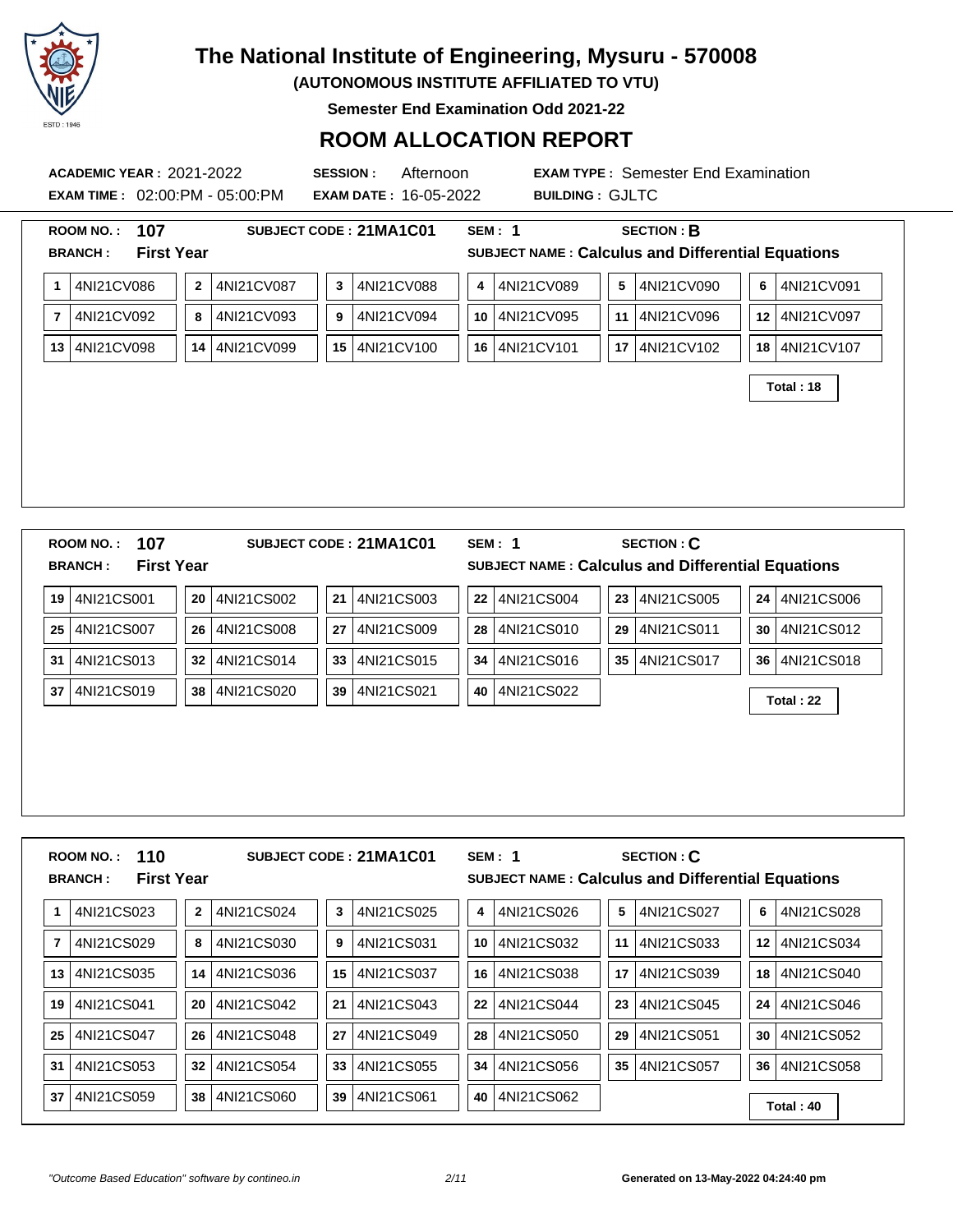

**(AUTONOMOUS INSTITUTE AFFILIATED TO VTU)**

**Semester End Examination Odd 2021-22**

| <b>ACADEMIC YEAR : 2021-2022</b><br><b>EXAM TIME: 02:00:PM - 05:00:PM</b>    |                                     | <b>SESSION:</b><br>Afternoon<br><b>EXAM DATE: 16-05-2022</b> | <b>EXAM TYPE: Semester End Examination</b><br><b>BUILDING: GJLTC</b>                                                       |                        |
|------------------------------------------------------------------------------|-------------------------------------|--------------------------------------------------------------|----------------------------------------------------------------------------------------------------------------------------|------------------------|
| ROOM NO.: 204<br><b>BRANCH:</b><br><b>First Year</b>                         |                                     | SUBJECT CODE: 21MA1C01                                       | <b>SECTION: C</b><br><b>SEM: 1</b><br><b>SUBJECT NAME: Calculus and Differential Equations</b>                             |                        |
| 1 4NI21CS126                                                                 | 4NI21CS127<br>$\mathbf{2}$          | 4NI21CS128<br>3 <sup>1</sup>                                 |                                                                                                                            | Total: 3               |
| ROOM NO.: 204<br><b>First Year</b><br><b>BRANCH:</b>                         |                                     | SUBJECT CODE: 21MA1C01                                       | <b>SECTION: D</b><br><b>SEM: 1</b><br>SUBJECT NAME : Calculus and Differential Equations                                   |                        |
| 4NI21CS063<br>4                                                              | ${\bf 5}$<br>4NI21CS064             | 6<br>4NI21CS065                                              | $\overline{7}$<br>4NI21CS066<br>8<br>4NI21CS067                                                                            | 4NI21CS068<br>9        |
| 10 4NI21CS069                                                                | 4NI21CS070<br>11                    | 12 4NI21CS071                                                | 14 4NI21CS073<br>13   4NI21CS072                                                                                           | 15   4NI21CS074        |
| 16 4NI21CS075                                                                | 17<br>4NI21CS076                    | 18 <sup>1</sup><br>4NI21CS077                                | 4NI21CS079<br>19   4NI21CS078<br>20                                                                                        | 4NI21CS080<br>21       |
| 22<br>4NI21CS081                                                             | 23<br>4NI21CS082                    | 24<br>4NI21CS083                                             | 25   4NI21CS084<br>26<br>4NI21CS085                                                                                        | 27<br>4NI21CS086       |
| 28 4NI21CS087                                                                | 4NI21CS088<br>29                    | 4NI21CS089<br>30                                             | 4NI21CS090<br>4NI21CS091<br>31<br>32                                                                                       | 4NI21CS092<br>33       |
| 4NI21CS093<br>34                                                             | 4NI21CS094<br>35                    | 36<br>4NI21CS095                                             | 4NI21CS097<br>4NI21CS096<br>38 l<br>37                                                                                     | 4NI21CS098<br>39       |
| 40 4NI21CS099                                                                |                                     |                                                              |                                                                                                                            | Total: 37              |
| 205<br><b>ROOM NO.:</b><br><b>First Year</b><br><b>BRANCH:</b><br>4NI21CS100 | $\bf 2$<br>4NI21CS101               | SUBJECT CODE: 21MA1C01<br>4NI21CS102                         | <b>SECTION: D</b><br><b>SEM: 1</b><br><b>SUBJECT NAME: Calculus and Differential Equations</b><br>4NI21CS104<br>4NI21CS103 | 6<br>4NI21CS105        |
| 1                                                                            |                                     | 3                                                            | 4<br>5                                                                                                                     | 4NI21CS111             |
| 4NI21CS106<br>$\overline{7}$<br>13 4NI21CS112                                | 4NI21CS107<br>8<br>4NI21CS113<br>14 | 4NI21CS108<br>9<br>4NI21CS114<br>15                          | 10 4NI21CS109<br>4NI21CS110<br>11<br>4NI21CS115<br>4NI21CS116<br>16<br>17                                                  | 12<br>4NI21CS117<br>18 |
| 19 4NI21CS118                                                                | 20<br>4NI21CS119                    | 21 4NI21CS120                                                | 22 4NI21CS121<br>23<br>4NI21CS122                                                                                          | 24<br>4NI21CS124       |
| 25 4NI21CS125                                                                | 4NI21CS129<br>26                    |                                                              |                                                                                                                            |                        |
|                                                                              |                                     |                                                              |                                                                                                                            | Total: 26              |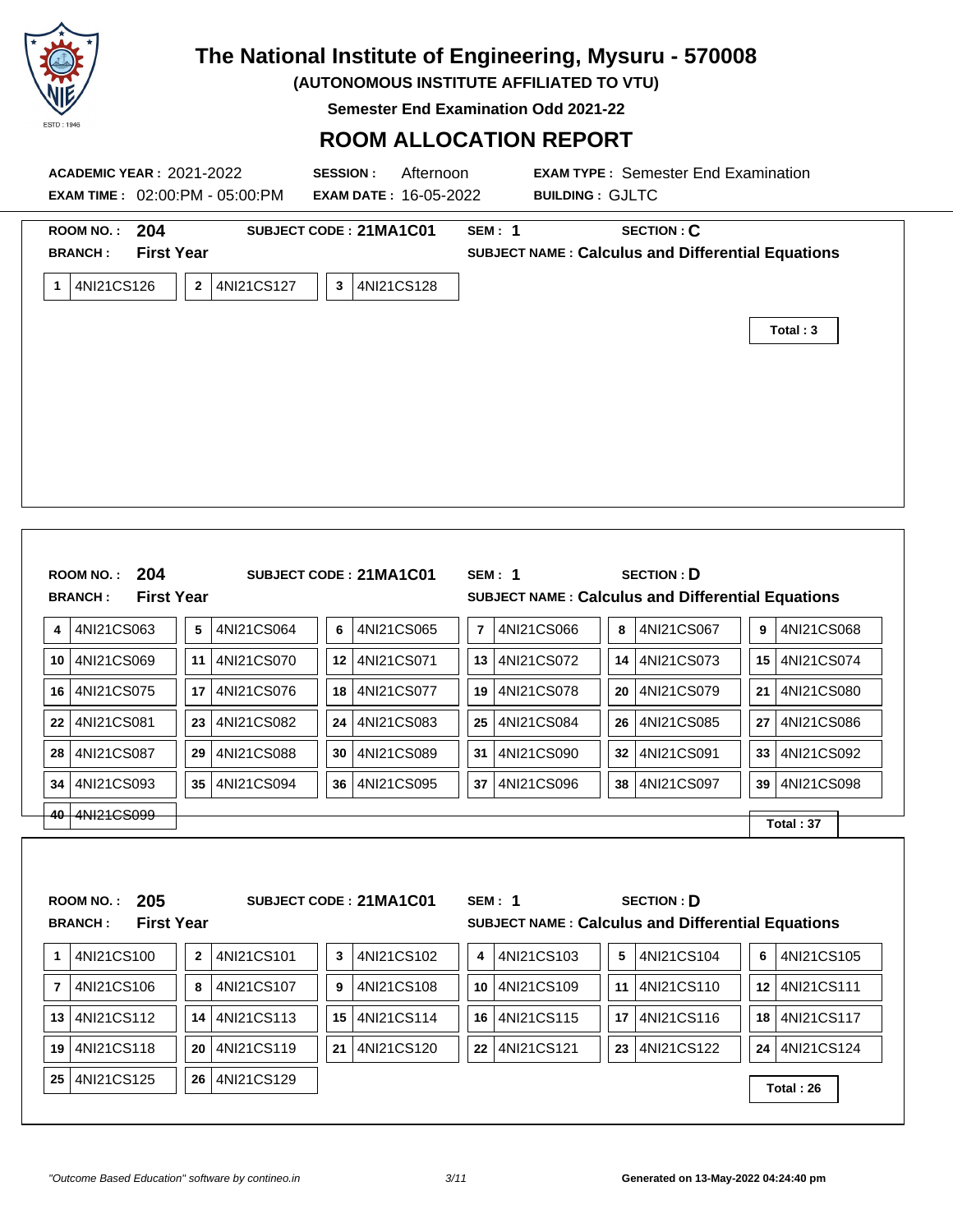

**(AUTONOMOUS INSTITUTE AFFILIATED TO VTU)**

**Semester End Examination Odd 2021-22**

| <b>ACADEMIC YEAR: 2021-2022</b><br><b>EXAM TIME: 02:00:PM - 05:00:PM</b> | <b>SESSION:</b><br>Afternoon<br><b>EXAM DATE: 16-05-2022</b> | <b>EXAM TYPE: Semester End Examination</b><br><b>BUILDING: GJLTC</b>                           |
|--------------------------------------------------------------------------|--------------------------------------------------------------|------------------------------------------------------------------------------------------------|
| 205<br><b>ROOM NO.:</b><br><b>First Year</b><br><b>BRANCH:</b>           | SUBJECT CODE: 21MA1C01                                       | <b>SECTION: E</b><br><b>SEM: 1</b><br><b>SUBJECT NAME: Calculus and Differential Equations</b> |
| 27   4NI20EC018                                                          | 4NI21EC001<br>4NI21EC002<br>28<br>29                         | 4NI21EC003<br>31 4NI21EC004<br>32 4NI21EC005<br>30                                             |
| 4NI21EC006<br>33                                                         | 4NI21EC007<br>4NI21EC008<br>34<br>35 I                       | 36 4NI21EC009<br>4NI21EC010<br>38 4NI21EC011<br>37                                             |
| 39   4NI21EC012                                                          | 40 4NI21EC013                                                | Total: 14                                                                                      |
| 206<br><b>ROOM NO.:</b>                                                  | SUBJECT CODE: 21MA1C01                                       | SEM: 1<br><b>SECTION: E</b>                                                                    |
| <b>First Year</b><br><b>BRANCH:</b>                                      |                                                              | <b>SUBJECT NAME: Calculus and Differential Equations</b>                                       |
| 1 4NI21EC014                                                             | 4NI21EC015<br>4NI21EC016<br>$\mathbf{2}$<br>3                | 4NI21EC017<br>4NI21EC018<br>4NI21EC019<br>5<br>6<br>4                                          |
| $\overline{7}$<br>4NI21EC020                                             | 4NI21EC021<br>4NI21EC022<br>8<br>9                           | 4NI21EC023<br>4NI21EC024<br>4NI21EC025<br>10<br>11<br>12                                       |
| 13 4NI21EC026                                                            | 4NI21EC027<br>4NI21EC028<br>14<br>15 <sup>1</sup>            | 4NI21EC029<br>4NI21EC030<br>4NI21EC032<br>16<br>17<br>18                                       |
| 19 4NI21EC033                                                            | 4NI21EC034<br>4NI21EC035<br>20<br>21                         | 4NI21EC036<br>4NI21EC037<br>4NI21EC038<br>23<br>24<br>22                                       |
| 4NI21EC039<br>25                                                         | 4NI21EC040<br>4NI21EC041<br>26<br>27                         | 4NI21EC042<br>4NI21EC043<br>4NI21EC044<br>29<br>30<br>28                                       |
| 4NI21EC045<br>31                                                         | 4NI21EC046<br>4NI21EC047<br>32<br>33 <sup>°</sup>            | 4NI21EC049<br>4NI21EC050<br>4NI21EC048<br>34<br>35<br>36                                       |
| 37 4NI21EC051                                                            | 4NI21EC052<br>4NI21EC053<br>38 I<br>39                       | 4NI21EC054<br>40<br>Total: 40                                                                  |
| ROOM NO.: 207                                                            | SUBJECT CODE: 21MA1C01<br><b>First Year</b>                  | <b>SEM: 1</b><br><b>SECTION: E</b><br><b>SUBJECT NAME: Calculus and Differential Equations</b> |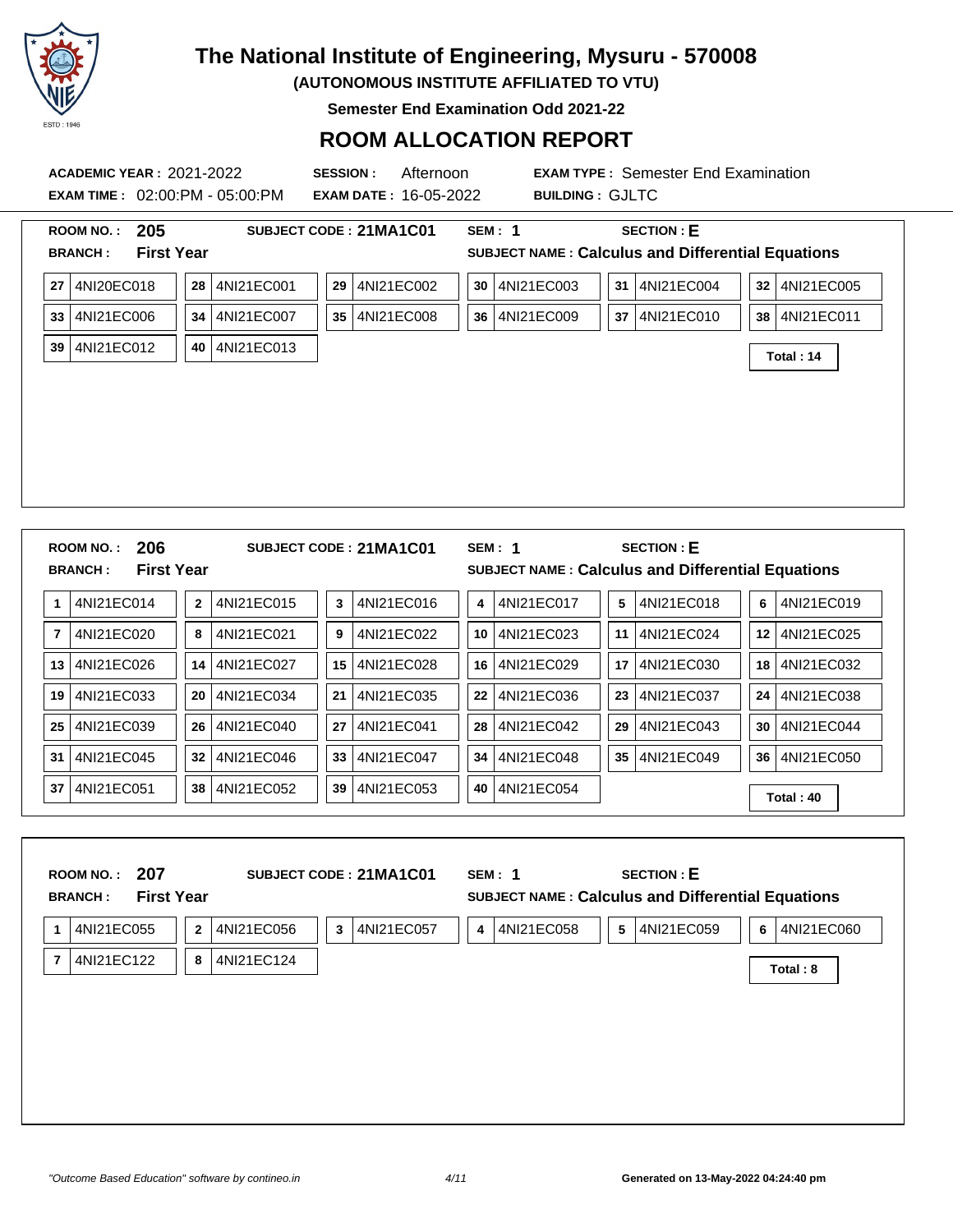

**(AUTONOMOUS INSTITUTE AFFILIATED TO VTU)**

**Semester End Examination Odd 2021-22**

| 207<br><b>SECTION: F</b><br>SUBJECT CODE: 21MA1C01<br><b>SEM: 1</b><br><b>ROOM NO.:</b><br><b>First Year</b><br><b>SUBJECT NAME: Calculus and Differential Equations</b><br><b>BRANCH:</b><br>4NI21EC031<br>12 4NI21EC063<br>13 4NI21EC064<br>14 4NI21EC065<br>4NI21EC061<br>4NI21EC062<br>9<br>10<br>11<br>4NI21EC066<br>4NI21EC067<br>4NI21EC068<br>4NI21EC069<br>19 4NI21EC070<br>20 4NI21EC071<br>17<br>15  <br>16<br>18<br>4NI21EC072<br>4NI21EC073<br>4NI21EC074<br>4NI21EC075<br>25   4NI21EC076<br>4NI21EC077<br>24<br>21<br>22<br>23<br>26 <sup>1</sup><br>4NI21EC078<br>4NI21EC079<br>4NI21EC080<br>4NI21EC081<br>4NI21EC082<br>32   4NI21EC083<br>28<br>29<br>30<br>31<br>27<br>4NI21EC084<br>4NI21EC086<br>36<br>4NI21EC087<br>37   4NI21EC088<br>38 4NI21EC089<br>4NI21EC085<br>35<br>33<br>34<br>4NI21EC090<br>4NI21EC091<br>39<br>40<br>Total: 32<br>208<br><b>SECTION: F</b><br><b>ROOM NO.:</b><br>SUBJECT CODE: 21MA1C01<br><b>SEM: 1</b><br><b>First Year</b><br><b>SUBJECT NAME: Calculus and Differential Equations</b><br><b>BRANCH:</b><br>4NI21EC092<br>4NI21EC093<br>4NI21EC094<br>4NI21EC095<br>4NI21EC096<br>$\sqrt{5}$<br>4NI21EC097<br>$\mathbf{2}$<br>3<br>4<br>6<br>1<br>4NI21EC098<br>4NI21EC099<br>4NI21EC100<br>4NI21EC101<br>11   4NI21EC102<br>12   4NI21EC103<br>7<br>8<br>9<br>10<br>4NI21EC104<br>4NI21EC105<br>15<br>4NI21EC106<br>4NI21EC107<br>17   4NI21EC108<br>4NI21EC109<br>13<br>14<br>16<br>18<br>4NI21EC111<br>4NI21EC112<br>4NI21EC113<br>22<br>4NI21EC114<br>23 <br>4NI21EC115<br>4NI21EC116<br>19<br>20<br>21<br>24<br>4NI21EC117<br>26   4NI21EC118<br>27<br>4NI21EC119<br>28   4NI21EC120<br>29   4NI21EC121<br>30 4NI21EC125<br>25<br>Total: 30 |
|--------------------------------------------------------------------------------------------------------------------------------------------------------------------------------------------------------------------------------------------------------------------------------------------------------------------------------------------------------------------------------------------------------------------------------------------------------------------------------------------------------------------------------------------------------------------------------------------------------------------------------------------------------------------------------------------------------------------------------------------------------------------------------------------------------------------------------------------------------------------------------------------------------------------------------------------------------------------------------------------------------------------------------------------------------------------------------------------------------------------------------------------------------------------------------------------------------------------------------------------------------------------------------------------------------------------------------------------------------------------------------------------------------------------------------------------------------------------------------------------------------------------------------------------------------------------------------------------------------------------------------------------------------------------------------------------------------|
|                                                                                                                                                                                                                                                                                                                                                                                                                                                                                                                                                                                                                                                                                                                                                                                                                                                                                                                                                                                                                                                                                                                                                                                                                                                                                                                                                                                                                                                                                                                                                                                                                                                                                                        |
|                                                                                                                                                                                                                                                                                                                                                                                                                                                                                                                                                                                                                                                                                                                                                                                                                                                                                                                                                                                                                                                                                                                                                                                                                                                                                                                                                                                                                                                                                                                                                                                                                                                                                                        |
|                                                                                                                                                                                                                                                                                                                                                                                                                                                                                                                                                                                                                                                                                                                                                                                                                                                                                                                                                                                                                                                                                                                                                                                                                                                                                                                                                                                                                                                                                                                                                                                                                                                                                                        |
|                                                                                                                                                                                                                                                                                                                                                                                                                                                                                                                                                                                                                                                                                                                                                                                                                                                                                                                                                                                                                                                                                                                                                                                                                                                                                                                                                                                                                                                                                                                                                                                                                                                                                                        |
|                                                                                                                                                                                                                                                                                                                                                                                                                                                                                                                                                                                                                                                                                                                                                                                                                                                                                                                                                                                                                                                                                                                                                                                                                                                                                                                                                                                                                                                                                                                                                                                                                                                                                                        |
|                                                                                                                                                                                                                                                                                                                                                                                                                                                                                                                                                                                                                                                                                                                                                                                                                                                                                                                                                                                                                                                                                                                                                                                                                                                                                                                                                                                                                                                                                                                                                                                                                                                                                                        |
|                                                                                                                                                                                                                                                                                                                                                                                                                                                                                                                                                                                                                                                                                                                                                                                                                                                                                                                                                                                                                                                                                                                                                                                                                                                                                                                                                                                                                                                                                                                                                                                                                                                                                                        |
|                                                                                                                                                                                                                                                                                                                                                                                                                                                                                                                                                                                                                                                                                                                                                                                                                                                                                                                                                                                                                                                                                                                                                                                                                                                                                                                                                                                                                                                                                                                                                                                                                                                                                                        |
|                                                                                                                                                                                                                                                                                                                                                                                                                                                                                                                                                                                                                                                                                                                                                                                                                                                                                                                                                                                                                                                                                                                                                                                                                                                                                                                                                                                                                                                                                                                                                                                                                                                                                                        |
|                                                                                                                                                                                                                                                                                                                                                                                                                                                                                                                                                                                                                                                                                                                                                                                                                                                                                                                                                                                                                                                                                                                                                                                                                                                                                                                                                                                                                                                                                                                                                                                                                                                                                                        |
|                                                                                                                                                                                                                                                                                                                                                                                                                                                                                                                                                                                                                                                                                                                                                                                                                                                                                                                                                                                                                                                                                                                                                                                                                                                                                                                                                                                                                                                                                                                                                                                                                                                                                                        |
|                                                                                                                                                                                                                                                                                                                                                                                                                                                                                                                                                                                                                                                                                                                                                                                                                                                                                                                                                                                                                                                                                                                                                                                                                                                                                                                                                                                                                                                                                                                                                                                                                                                                                                        |
|                                                                                                                                                                                                                                                                                                                                                                                                                                                                                                                                                                                                                                                                                                                                                                                                                                                                                                                                                                                                                                                                                                                                                                                                                                                                                                                                                                                                                                                                                                                                                                                                                                                                                                        |
|                                                                                                                                                                                                                                                                                                                                                                                                                                                                                                                                                                                                                                                                                                                                                                                                                                                                                                                                                                                                                                                                                                                                                                                                                                                                                                                                                                                                                                                                                                                                                                                                                                                                                                        |
|                                                                                                                                                                                                                                                                                                                                                                                                                                                                                                                                                                                                                                                                                                                                                                                                                                                                                                                                                                                                                                                                                                                                                                                                                                                                                                                                                                                                                                                                                                                                                                                                                                                                                                        |
|                                                                                                                                                                                                                                                                                                                                                                                                                                                                                                                                                                                                                                                                                                                                                                                                                                                                                                                                                                                                                                                                                                                                                                                                                                                                                                                                                                                                                                                                                                                                                                                                                                                                                                        |
| 208<br>SUBJECT CODE: 21MA1C01<br>SEM: 1<br><b>SECTION: G</b><br>ROOM NO.:                                                                                                                                                                                                                                                                                                                                                                                                                                                                                                                                                                                                                                                                                                                                                                                                                                                                                                                                                                                                                                                                                                                                                                                                                                                                                                                                                                                                                                                                                                                                                                                                                              |
| <b>First Year</b><br>SUBJECT NAME : Calculus and Differential Equations<br><b>BRANCH:</b>                                                                                                                                                                                                                                                                                                                                                                                                                                                                                                                                                                                                                                                                                                                                                                                                                                                                                                                                                                                                                                                                                                                                                                                                                                                                                                                                                                                                                                                                                                                                                                                                              |
| 4NI21IP001<br>4NI21IP002<br>4NI21IP003<br>4NI21IP004<br>35 4NI21IP005<br>36   4NI21IP006<br>33<br>34<br>31<br>32                                                                                                                                                                                                                                                                                                                                                                                                                                                                                                                                                                                                                                                                                                                                                                                                                                                                                                                                                                                                                                                                                                                                                                                                                                                                                                                                                                                                                                                                                                                                                                                       |
| 4NI21IP010<br>37<br>38 4NI21IP012<br>39<br>4NI21IP014<br>40<br>4NI21IP015<br>Total: 10                                                                                                                                                                                                                                                                                                                                                                                                                                                                                                                                                                                                                                                                                                                                                                                                                                                                                                                                                                                                                                                                                                                                                                                                                                                                                                                                                                                                                                                                                                                                                                                                                 |
|                                                                                                                                                                                                                                                                                                                                                                                                                                                                                                                                                                                                                                                                                                                                                                                                                                                                                                                                                                                                                                                                                                                                                                                                                                                                                                                                                                                                                                                                                                                                                                                                                                                                                                        |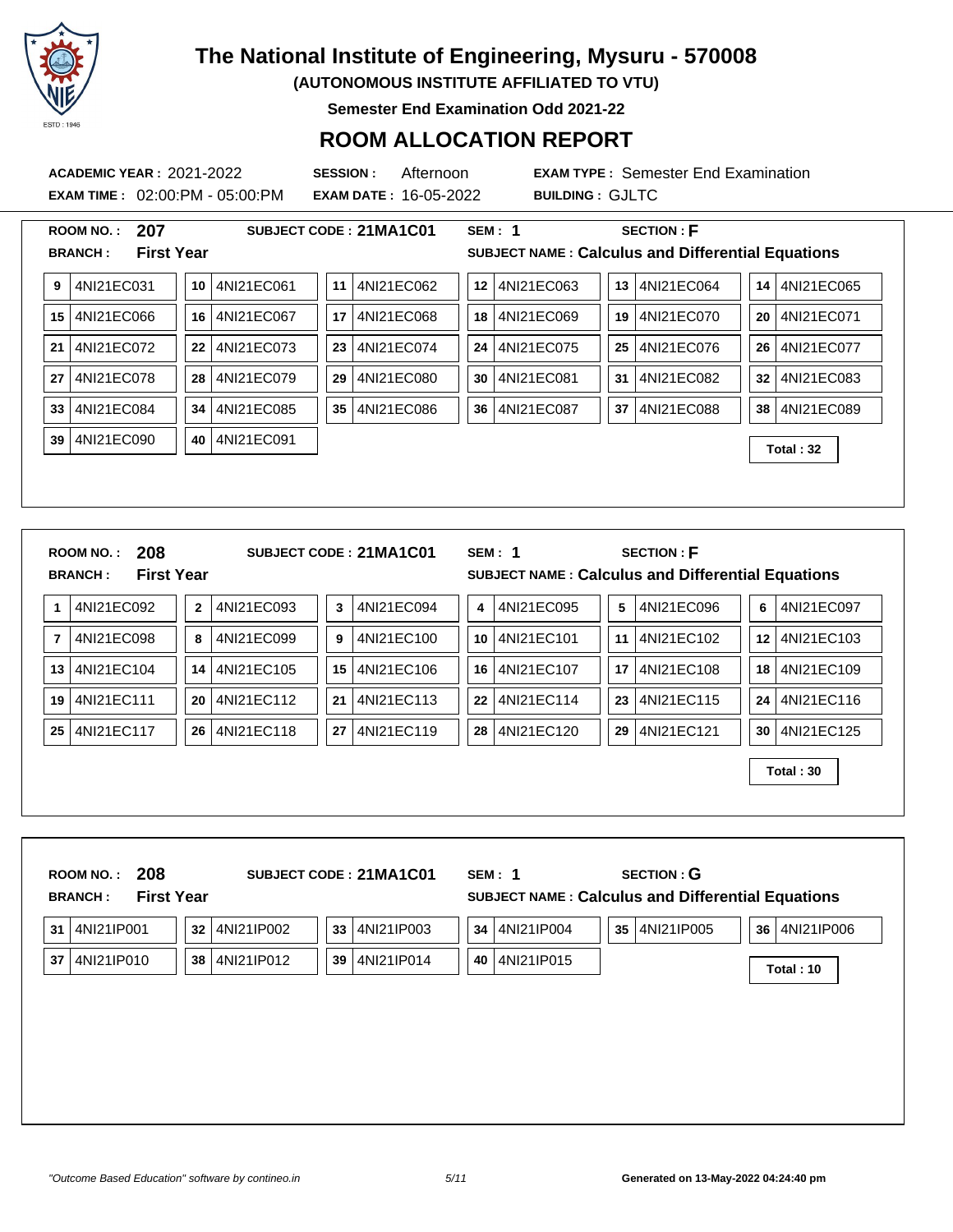

**(AUTONOMOUS INSTITUTE AFFILIATED TO VTU)**

**Semester End Examination Odd 2021-22**

|    |                                                      | <b>ACADEMIC YEAR: 2021-2022</b><br><b>EXAM TIME: 02:00:PM - 05:00:PM</b> | <b>SESSION:</b><br>Afternoon<br><b>EXAM DATE: 16-05-2022</b> | <b>BUILDING: GJLTC</b> | <b>EXAM TYPE: Semester End Examination</b>                                    |                  |
|----|------------------------------------------------------|--------------------------------------------------------------------------|--------------------------------------------------------------|------------------------|-------------------------------------------------------------------------------|------------------|
|    | ROOM NO.: 210<br><b>BRANCH:</b><br><b>First Year</b> |                                                                          | SUBJECT CODE: 21MA1C01                                       | <b>SEM: 1</b>          | <b>SECTION: G</b><br><b>SUBJECT NAME: Calculus and Differential Equations</b> |                  |
|    | 1   4NI21IP017                                       | 4NI21IP018<br>$\mathbf{2}$                                               | 4NI21IP020<br>3                                              | 4 4NI21IP021           | 5 <sup>1</sup><br>4NI21IP022                                                  | 6<br>4NI21IP023  |
|    | 7 4NI21IP024                                         | 4NI21IP025<br>8                                                          | 4NI21IP026<br>9                                              |                        |                                                                               | Total: 9         |
|    |                                                      |                                                                          |                                                              |                        |                                                                               |                  |
|    | ROOM NO.: 210<br><b>First Year</b><br><b>BRANCH:</b> |                                                                          | SUBJECT CODE: 21MA1C01                                       | <b>SEM: 1</b>          | <b>SECTION: H</b><br><b>SUBJECT NAME: Calculus and Differential Equations</b> |                  |
|    | 10 4NI21EE001                                        | 4NI21EE002<br>11                                                         | 12 4NI21EE003                                                | 4NI21EE004<br>13       | 4NI21EE005<br>14                                                              | 15   4NI21EE006  |
|    | 16 4NI21EE007                                        | 4NI21EE008<br>17                                                         | 4NI21EE009<br>18                                             | 4NI21EE010<br>19       | 4NI21EE011<br>20                                                              | 4NI21EE012<br>21 |
| 22 | 4NI21EE013                                           | 4NI21EE014<br>23                                                         | 4NI21EE015<br>24                                             | 4NI21EE016<br>25       | 4NI21EE017<br>26                                                              | 4NI21EE018<br>27 |
|    | 28 4NI21EE019                                        | 4NI21EE020<br>29                                                         | 30 4NI21EE021                                                | 4NI21EE022<br>31       | 4NI21EE023<br>32                                                              | 4NI21EE024<br>33 |
| 34 | 4NI21EE025                                           | 35 4NI21EE026                                                            | 36   4NI21EE027                                              | 4NI21EE028<br>37       | 38<br>4NI21EE029                                                              | 4NI21EE030<br>39 |
| 40 | 4NI21EE031                                           |                                                                          |                                                              |                        |                                                                               | Total: 31        |
|    | ROOM NO.: 212<br><b>First Year</b><br><b>BRANCH:</b> |                                                                          | SUBJECT CODE: 21MA1C01                                       | <b>SEM: 1</b>          | <b>SECTION: H</b><br>SUBJECT NAME : Calculus and Differential Equations       |                  |
| 1  | 4NI21EE032                                           | $\mathbf 2$<br>4NI21EE033                                                | 4NI21EE034<br>3                                              | 4NI21EE035<br>4        | 4NI21EE036<br>5                                                               | 4NI21EE037<br>6  |
| 7  | 4NI21EE038                                           | 4NI21EE039<br>8                                                          | 4NI21EE040<br>9                                              | 4NI21EE041<br>10       | 4NI21EE042<br>11                                                              | 4NI21EE043<br>12 |
| 13 | 4NI21EE044                                           | 4NI21EE045<br>14                                                         | 4NI21EE046<br>15                                             | 4NI21EE047<br>16       | 4NI21EE048<br>17                                                              | 4NI21EE049<br>18 |
|    | 19 4NI21EE050                                        | 4NI21EE051<br>20                                                         | 4NI21EE052<br>21                                             | 22 4NI21EE053          | 23   4NI21EE054                                                               | 24   4NI21EE055  |
|    | 25   4NI21EE056                                      | 26   4NI21EE057                                                          |                                                              |                        |                                                                               | Total: 26        |
|    |                                                      |                                                                          |                                                              |                        |                                                                               |                  |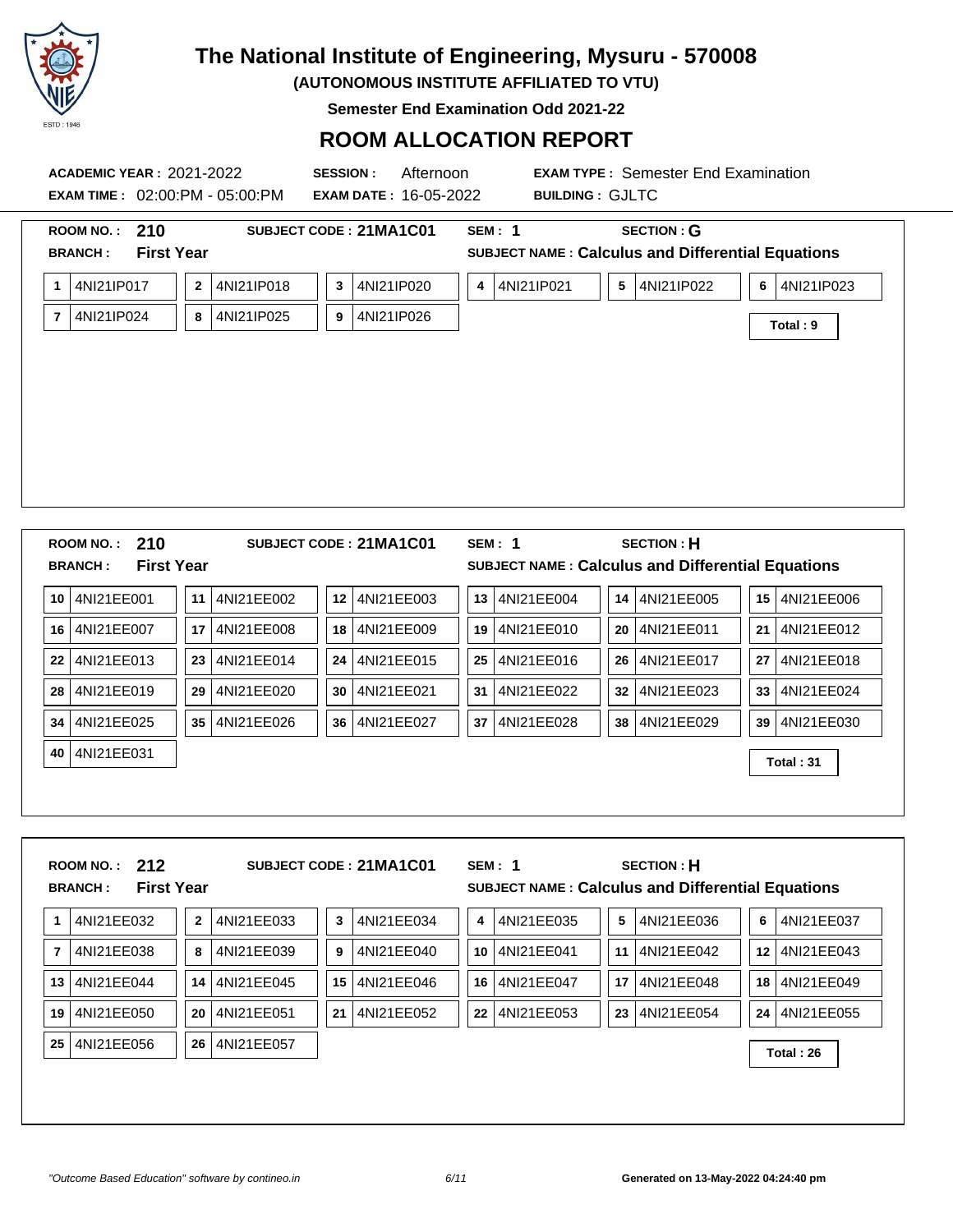

**(AUTONOMOUS INSTITUTE AFFILIATED TO VTU)**

**Semester End Examination Odd 2021-22**

| <b>ACADEMIC YEAR: 2021-2022</b><br><b>EXAM TIME: 02:00:PM - 05:00:PM</b> | <b>SESSION:</b><br>Afternoon<br><b>EXAM DATE: 16-05-2022</b>                         | <b>EXAM TYPE: Semester End Examination</b><br><b>BUILDING: GJLTC</b>                                                |  |
|--------------------------------------------------------------------------|--------------------------------------------------------------------------------------|---------------------------------------------------------------------------------------------------------------------|--|
| ROOM NO.: 212<br><b>First Year</b><br><b>BRANCH:</b>                     | SUBJECT CODE: 21MA1C01                                                               | <b>SEM: 1</b><br>SECTION :  <br><b>SUBJECT NAME: Calculus and Differential Equations</b>                            |  |
| 27 4NI21EE058<br>33 4NI21EE064<br>39 4NI21EE070                          | 28 4NI21EE059<br>29 4NI21EE060<br>4NI21EE065<br>35 4NI21EE066<br>34<br>40 4NI21EE071 | 31 4NI21EE062<br>30 4NI21EE061<br>32 4NI21EE063<br>36 4NI21EE067<br>37   4NI21EE068<br>38   4NI21EE069<br>Total: 14 |  |
| ROOM NO.: 213<br><b>First Year</b><br><b>BRANCH:</b>                     | SUBJECT CODE: 21MA1C01                                                               | <b>SEM: 1</b><br>SECTION :  <br><b>SUBJECT NAME: Calculus and Differential Equations</b>                            |  |
| 4NI21EE072<br>1                                                          | 4NI21EE073<br>4NI21EE074<br>$\mathbf{2}$<br>$\mathbf{3}$                             | 4NI21EE075<br>4NI21EE076<br>$5\phantom{.0}$<br>6<br>4NI21EE077<br>4                                                 |  |
| 4NI21EE078<br>7                                                          | 4NI21EE079<br>4NI21EE080<br>8<br>9                                                   | 4NI21EE081<br>11<br>4NI21EE082<br>12   4NI21EE083<br>10                                                             |  |
| 13 4NI21EE084                                                            | 14<br>4NI21EE085<br>15   4NI21EE086                                                  | 16 4NI21EE087<br>17<br>4NI21EE088<br>18   4NI21EE089                                                                |  |
| 19 4NI21EE090                                                            | 4NI21EE091<br>4NI21EE092<br>20<br>21                                                 | 22 4NI21EE093<br>23 4NI21EE094<br>24 4NI21EE095                                                                     |  |
| 4NI21EE096<br>25                                                         | 26 4NI21EE097<br>4NI21EE098<br>27                                                    | 28 4NI21EE099<br>29 4NI21EE100<br>30 4NI21EE101                                                                     |  |
| 31 4NI21EE102                                                            |                                                                                      | Total: 31                                                                                                           |  |
| 213<br><b>ROOM NO.:</b><br><b>First Year</b><br><b>BRANCH:</b>           | SUBJECT CODE: 21MA1C01                                                               | <b>SECTION: J</b><br><b>SEM: 1</b><br>SUBJECT NAME : Calculus and Differential Equations                            |  |
| 32 4NI21IS001                                                            | 4NI21IS002<br>4NI21IS003<br>33<br>34                                                 | 36 4NI21IS005<br>35 4NI21IS004<br>37 4NI21IS006                                                                     |  |
| 38 4NI21IS007                                                            | 4NI21IS009<br>4NI21IS008<br>39<br>40                                                 | Total: 9                                                                                                            |  |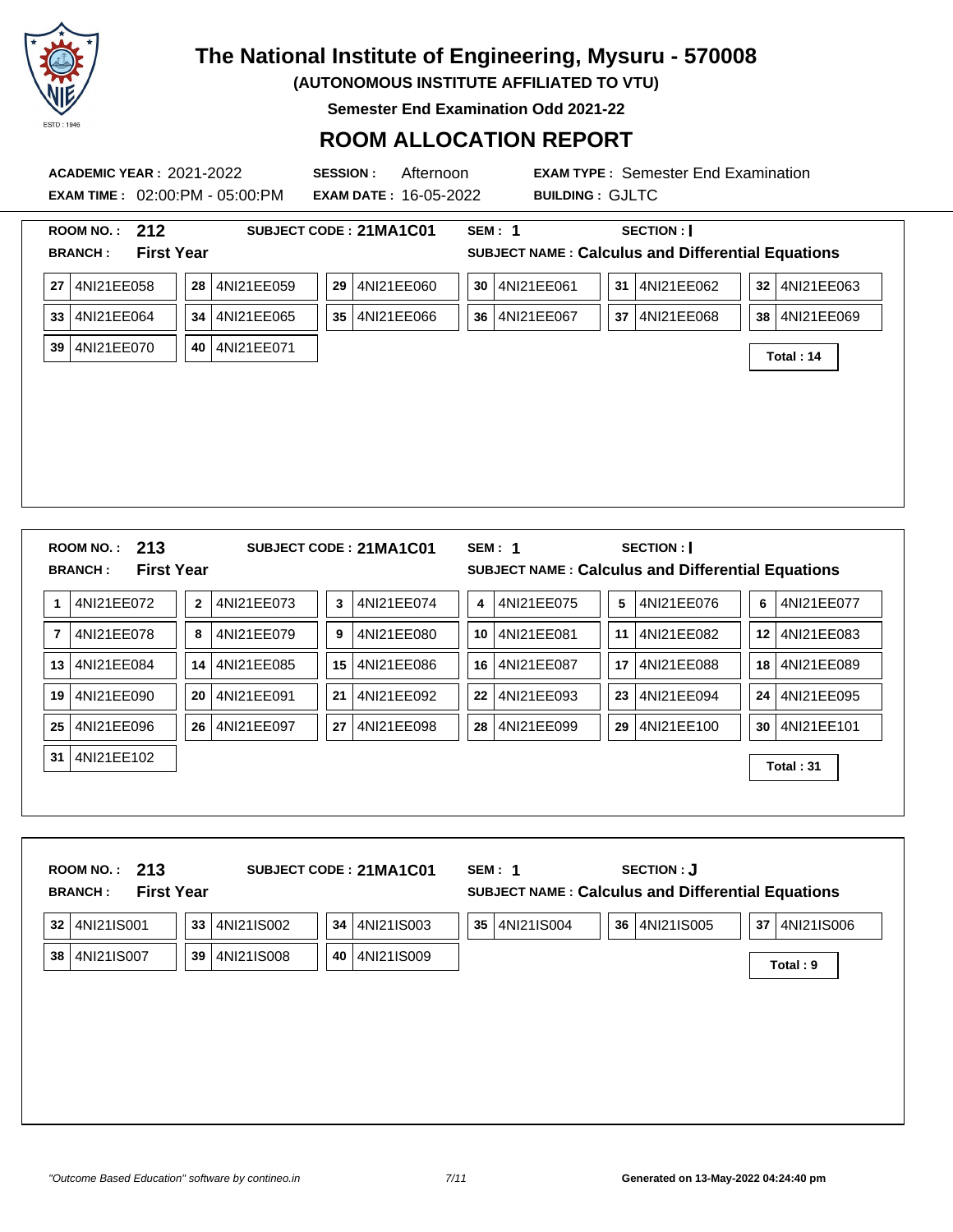

**(AUTONOMOUS INSTITUTE AFFILIATED TO VTU)**

**Semester End Examination Odd 2021-22**

### **ROOM ALLOCATION REPORT**

**EXAM TIME :** 02:00:PM - 05:00:PM **EXAM DATE :** 16-05-2022 **BUILDING :** GJLTC

**ACADEMIC YEAR :** 2021-2022 **SESSION :** Afternoon **EXAM TYPE :** Semester End Examination

J.

|    | 214<br><b>ROOM NO.:</b><br><b>First Year</b><br><b>BRANCH:</b> |              |            |    | SUBJECT CODE: 21MA1C01 |    | SEM: 1     |    | SECTION : J<br><b>SUBJECT NAME: Calculus and Differential Equations</b> |    |            |
|----|----------------------------------------------------------------|--------------|------------|----|------------------------|----|------------|----|-------------------------------------------------------------------------|----|------------|
|    | 4NI21IS010                                                     | $\mathbf{2}$ | 4NI21IS011 | 3  | 4NI21IS012             | 4  | 4NI21IS013 | 5  | 4NI21IS014                                                              | 6  | 4NI21IS015 |
| 7  | 4NI21IS016                                                     | 8            | 4NI21IS017 | 9  | 4NI21IS018             | 10 | 4NI21IS019 | 11 | 4NI21IS020                                                              | 12 | 4NI21IS021 |
| 13 | 4NI21IS022                                                     | 14           | 4NI21IS023 | 15 | 4NI21IS024             | 16 | 4NI21IS025 | 17 | 4NI21IS026                                                              | 18 | 4NI21IS027 |
| 19 | 4NI21IS028                                                     | 20           | 4NI21IS029 | 21 | 4NI21IS030             | 22 | 4NI21IS031 | 23 | 4NI21IS032                                                              | 24 | 4NI21IS033 |
| 25 | 4NI21IS034                                                     | 26           | 4NI21IS035 | 27 | 4NI21IS036             | 28 | 4NI21IS037 | 29 | 4NI21IS038                                                              | 30 | 4NI21IS039 |
| 31 | 4NI21IS040                                                     | 32           | 4NI21IS041 | 33 | 4NI21IS042             | 34 | 4NI21IS043 | 35 | 4NI21IS044                                                              | 36 | 4NI21IS045 |
| 37 | 4NI21IS046                                                     | 38           | 4NI21IS047 | 39 | 4NI21IS048             | 40 | 4NI21IS049 |    |                                                                         |    | Total: 40  |

| ROOM NO.: $215$<br><b>BRANCH:</b> | <b>First Year</b>          | <b>SUBJECT CODE : 21MA1C01</b> | <b>SEM: 1</b>     | SECTION : J<br><b>SUBJECT NAME: Calculus and Differential Equations</b> |                 |
|-----------------------------------|----------------------------|--------------------------------|-------------------|-------------------------------------------------------------------------|-----------------|
| 4NI21IS050                        | 4NI21IS051<br>$\mathbf{2}$ | 4NI21IS052<br>3                | 4NI21IS053<br>4 I | 4NI21IS054<br>5                                                         | 4NI21IS055<br>6 |
| 4NI21IS056                        | 4NI21IS057<br>8            | 4NI21IS058<br>9                | 10   4NI21IS059   | 11 4NI21IS122                                                           | Total: 11       |
|                                   |                            |                                |                   |                                                                         |                 |
|                                   |                            |                                |                   |                                                                         |                 |
|                                   |                            |                                |                   |                                                                         |                 |
|                                   |                            |                                |                   |                                                                         |                 |
|                                   |                            |                                |                   |                                                                         |                 |
|                                   |                            |                                |                   |                                                                         |                 |
| ROOM NO.: 215                     |                            | SUBJECT CODE: 21MA1C01         | SEM: 1            | <b>SECTION: K</b>                                                       |                 |
| <b>BRANCH:</b>                    | <b>First Year</b>          |                                |                   | <b>SUBJECT NAME: Calculus and Differential Equations</b>                |                 |

| 12 | 4NI21IS060 | 13 | 4NI21IS061 | 14 | 4NI21IS062   | 15 | 4NI21IS063 | 16 | 4NI21IS064  | 17 | 14NI21IS065 |
|----|------------|----|------------|----|--------------|----|------------|----|-------------|----|-------------|
| 18 | 4NI21IS066 | 19 | 4NI21IS067 | 20 | l 4NI21IS068 | 21 | 4NI21IS069 | 22 | 14NI21IS070 | 23 | 14NI21IS071 |
| 24 | 4NI21IS072 | 25 | 4NI21IS073 | 26 | 14NI21IS074  | 27 | 4NI21IS075 | 28 | 4NI21IS076  | 29 | 14NI21IS077 |
| 30 | 4NI21IS078 | 31 | 4NI21IS079 | 32 | 14NI21IS080  | 33 | 4NI21IS081 | 34 | 14NI21IS082 | 35 | 14NI21IS083 |
| 36 | 4NI21IS084 | 37 | 4NI21IS085 | 38 | 4NI21IS086   | 39 | 4NI21IS087 | 40 | 4NI21IS088  |    | Total: 29   |
|    |            |    |            |    |              |    |            |    |             |    |             |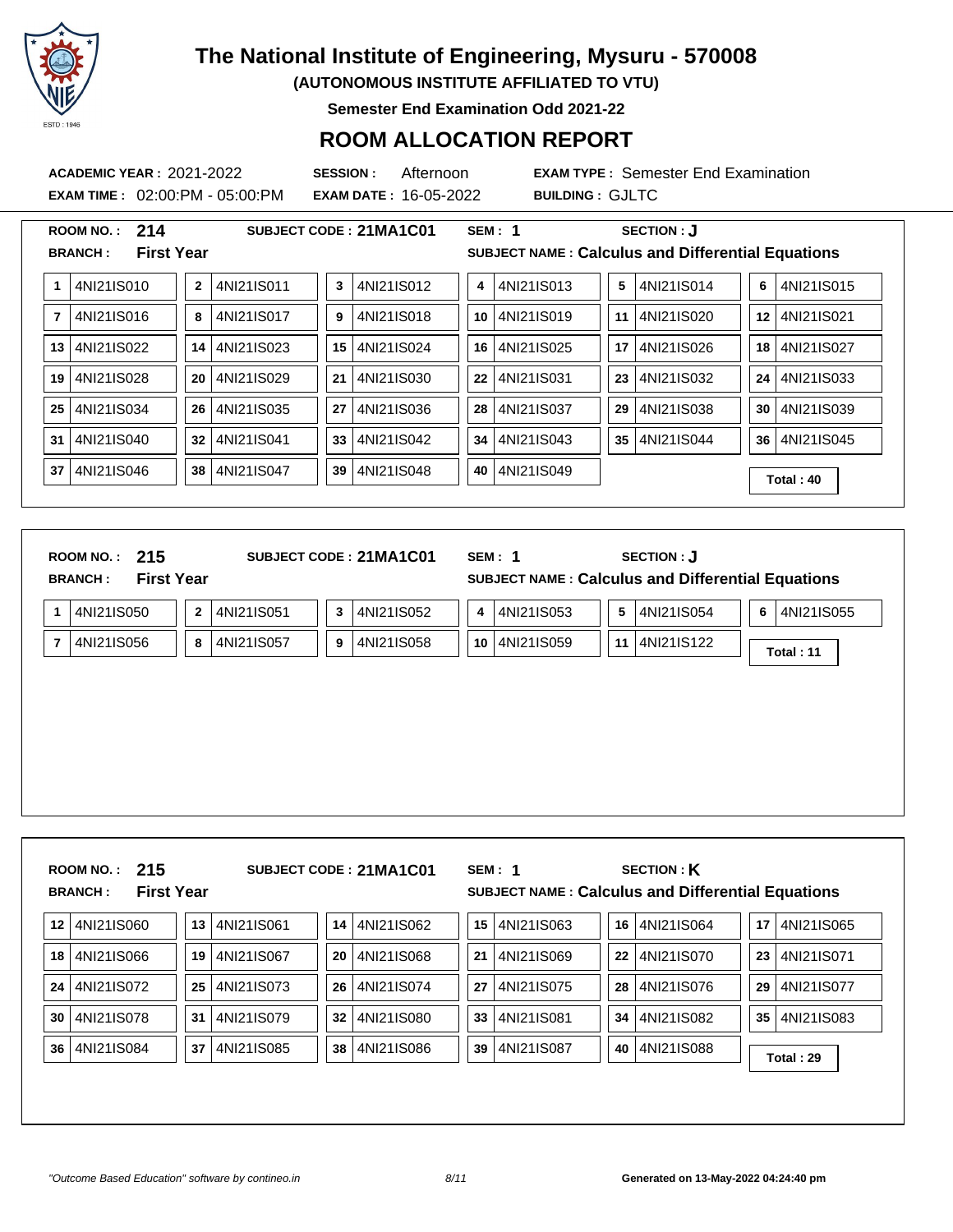

**(AUTONOMOUS INSTITUTE AFFILIATED TO VTU)**

**Semester End Examination Odd 2021-22**

#### **ROOM ALLOCATION REPORT**

**ACADEMIC YEAR :** 2021-2022 **SESSION :** Afternoon **EXAM TYPE :** Semester End Examination **EXAM TIME :** 02:00:PM - 05:00:PM **EXAM DATE :** 16-05-2022 **BUILDING :** GJLTC **ROOM NO. : 304 SUBJECT CODE : 21MA1C01 SEM : 1 SECTION : K BRANCH : First Year SUBJECT NAME : Calculus and Differential Equations 1** 4NI21IS089 **2** 4NI21IS090 **3** 4NI21IS091 **4** 4NI21IS092 **5** 4NI21IS093 **6** 4NI21IS094 **7** 4NI21IS095 **8** 4NI21IS096 **9** 4NI21IS097 **10** 4NI21IS098 **11** 4NI21IS099 **12** 4NI21IS100 **13** 4NI21IS101 **14** 4NI21IS102 **15** 4NI21IS104 **16** 4NI21IS105 **17** 4NI21IS106 **18** 4NI21IS107 **19** 4NI21IS108 **20** 4NI21IS109 **21** 4NI21IS110 **22** 4NI21IS111 **23** 4NI21IS112 **24** 4NI21IS113 **25** 4NI21IS114 **26** 4NI21IS115 **27** 4NI21IS116 **28** 4NI21IS117 **29** 4NI21IS118 **30** 4NI21IS119 **<sup>31</sup>** 4NI21IS120 **<sup>32</sup>** 4NI21IS121 **<sup>33</sup>** 4NI21IS123 **Total : 33 ROOM NO. : 304 SUBJECT CODE : 21MA1C01 SEM : 1 SECTION : L BRANCH : First Year SUBJECT NAME : Calculus and Differential Equations**

| 34 |                 | 4NI21ME001 | 35 | 4NI21ME002 | 36 | 4NI21ME003 | 37 | 4NI21ME004 | 38 | 4NI21ME005 | 39 | 4NI21ME006 |  |
|----|-----------------|------------|----|------------|----|------------|----|------------|----|------------|----|------------|--|
|    | 40 <sup>1</sup> | 4NI21ME007 |    |            |    |            |    |            |    |            |    | Total: 7   |  |
|    |                 |            |    |            |    |            |    |            |    |            |    |            |  |
|    |                 |            |    |            |    |            |    |            |    |            |    |            |  |
|    |                 |            |    |            |    |            |    |            |    |            |    |            |  |
|    |                 |            |    |            |    |            |    |            |    |            |    |            |  |
|    |                 |            |    |            |    |            |    |            |    |            |    |            |  |
|    |                 |            |    |            |    |            |    |            |    |            |    |            |  |
|    |                 |            |    |            |    |            |    |            |    |            |    |            |  |

|    | 305<br><b>ROOM NO.:</b><br><b>First Year</b><br><b>BRANCH:</b> |              |            |    | SUBJECT CODE: 21MA1C01 |    | SEM: 1     |    | <b>SECTION: L</b><br><b>SUBJECT NAME: Calculus and Differential Equations</b> |    |            |  |
|----|----------------------------------------------------------------|--------------|------------|----|------------------------|----|------------|----|-------------------------------------------------------------------------------|----|------------|--|
|    | 4NI21ME008                                                     | $\mathbf{2}$ | 4NI21ME009 | 3  | 4NI21ME010             | 4  | 4NI21ME011 | 5  | 4NI21ME012                                                                    | 6  | 4NI21ME013 |  |
| 7  | 4NI21ME014                                                     | 8            | 4NI21ME015 | 9  | 4NI21ME017             | 10 | 4NI21ME018 | 11 | 4NI21ME019                                                                    | 12 | 4NI21ME020 |  |
| 13 | 4NI21ME021                                                     | 14           | 4NI21ME022 | 15 | 4NI21ME023             | 16 | 4NI21ME024 | 17 | 4NI21ME025                                                                    | 18 | 4NI21ME026 |  |
| 19 | 4NI21ME027                                                     | 20           | 4NI21ME028 | 21 | 4NI21ME029             | 22 | 4NI21ME030 | 23 | 4NI21ME031                                                                    | 24 | 4NI21ME032 |  |
| 25 | 4NI21ME033                                                     | 26           | 4NI21ME034 | 27 | 4NI21ME035             | 28 | 4NI21ME036 | 29 | 4NI21ME038                                                                    | 30 | 4NI21ME039 |  |
| 31 | 4NI21ME040                                                     | 32           | 4NI21ME041 | 33 | 4NI21ME042             | 34 | 4NI21ME043 | 35 | 4NI21ME044                                                                    | 36 | 4NI21ME045 |  |
| 37 | 4NI21ME046                                                     | 38           | 4NI21ME048 | 39 | 4NI21ME049             | 40 | 4NI21ME050 |    |                                                                               |    | Total: 40  |  |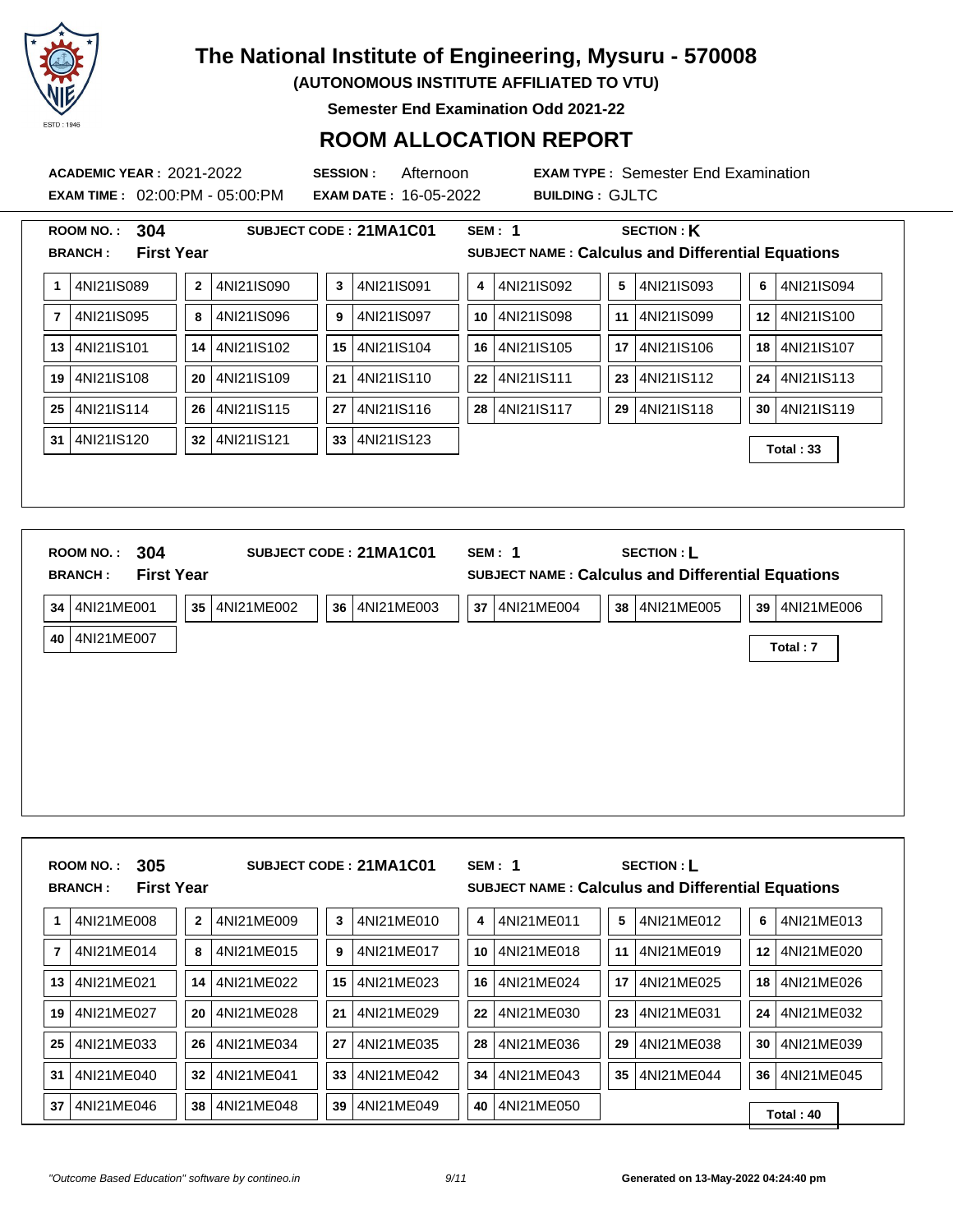

**(AUTONOMOUS INSTITUTE AFFILIATED TO VTU)**

**Semester End Examination Odd 2021-22**

|    |                                                    |                                          | <b>ACADEMIC YEAR: 2021-2022</b><br><b>EXAM TIME : 02:00:PM - 05:00:PM</b> | <b>SESSION:</b><br><b>EXAM DATE: 16-05-2022</b> | Afternoon        | <b>EXAM TYPE: Semester End Examination</b><br><b>BUILDING: GJLTC</b> |                                                                               |                  |  |  |  |  |
|----|----------------------------------------------------|------------------------------------------|---------------------------------------------------------------------------|-------------------------------------------------|------------------|----------------------------------------------------------------------|-------------------------------------------------------------------------------|------------------|--|--|--|--|
|    | <b>ROOM NO.:</b><br><b>BRANCH:</b><br>1 4NI21ME051 | 306<br><b>First Year</b><br>$\mathbf{2}$ | 4NI21ME052                                                                | SUBJECT CODE: 21MA1C01                          | <b>SEM: 1</b>    |                                                                      | <b>SECTION: L</b><br><b>SUBJECT NAME: Calculus and Differential Equations</b> | Total: 2         |  |  |  |  |
|    | ROOM NO.: 306<br><b>BRANCH:</b>                    | <b>First Year</b>                        |                                                                           | SUBJECT CODE: 21MA1C01                          | <b>SEM: 1</b>    |                                                                      | <b>SECTION: M</b><br>SUBJECT NAME : Calculus and Differential Equations       |                  |  |  |  |  |
| 3  | 4NI21ME053                                         | 4                                        | 4NI21ME055                                                                | 5<br>4NI21ME056                                 | 6                | 4NI21ME057<br>7                                                      | 4NI21ME058                                                                    | 8<br>4NI21ME059  |  |  |  |  |
| 9  | 4NI21ME060                                         | 10                                       | 4NI21ME061                                                                | 11<br>4NI21ME062                                | 12   4NI21ME063  |                                                                      | 13   4NI21ME064                                                               | 14<br>4NI21ME065 |  |  |  |  |
|    | 15 4NI21ME066                                      | 16                                       | 4NI21ME067                                                                | 17<br>4NI21ME069                                | 18   4NI21ME070  |                                                                      | 19   4NI21ME071                                                               | 20<br>4NI21ME072 |  |  |  |  |
| 21 | 4NI21ME073                                         | 22                                       | 4NI21ME074                                                                | 23<br>4NI21ME076                                | 24   4NI21ME077  | 25                                                                   | 4NI21ME078                                                                    | 26<br>4NI21ME079 |  |  |  |  |
| 27 | 4NI21ME080                                         | 28                                       | 4NI21ME081                                                                | 4NI21ME082<br>29                                | 30<br>4NI21ME084 | 31                                                                   | 4NI21ME085                                                                    | 4NI21ME086<br>32 |  |  |  |  |
| 33 | 4NI21ME087                                         | 34                                       | 4NI21ME088                                                                | 35 <sub>5</sub><br>4NI21ME089                   | 36   4NI21ME090  | 37                                                                   | 4NI21ME091                                                                    | 38<br>4NI21ME092 |  |  |  |  |
|    | 39 4NI21ME093                                      | 40                                       | 4NI21ME094                                                                |                                                 |                  |                                                                      |                                                                               | Total: 38        |  |  |  |  |
|    | <b>ROOM NO.:</b><br><b>BRANCH:</b>                 | 307<br><b>First Year</b>                 |                                                                           | SUBJECT CODE: 21MA1C01                          | <b>SEM: 1</b>    |                                                                      | <b>SECTION: M</b><br>SUBJECT NAME : Calculus and Differential Equations       |                  |  |  |  |  |
| 1  | 4NI21ME095                                         | $\bf 2$                                  | 4NI21ME096                                                                | 3<br>4NI21ME098                                 | 4<br>4NI21ME099  | $5\phantom{.0}$                                                      | 4NI21ME100                                                                    | 6<br>4NI21ME101  |  |  |  |  |
|    | 7 4NI21ME102                                       | 8                                        | 4NI21ME103                                                                | 9<br>4NI21ME153                                 |                  |                                                                      |                                                                               | Total: 9         |  |  |  |  |